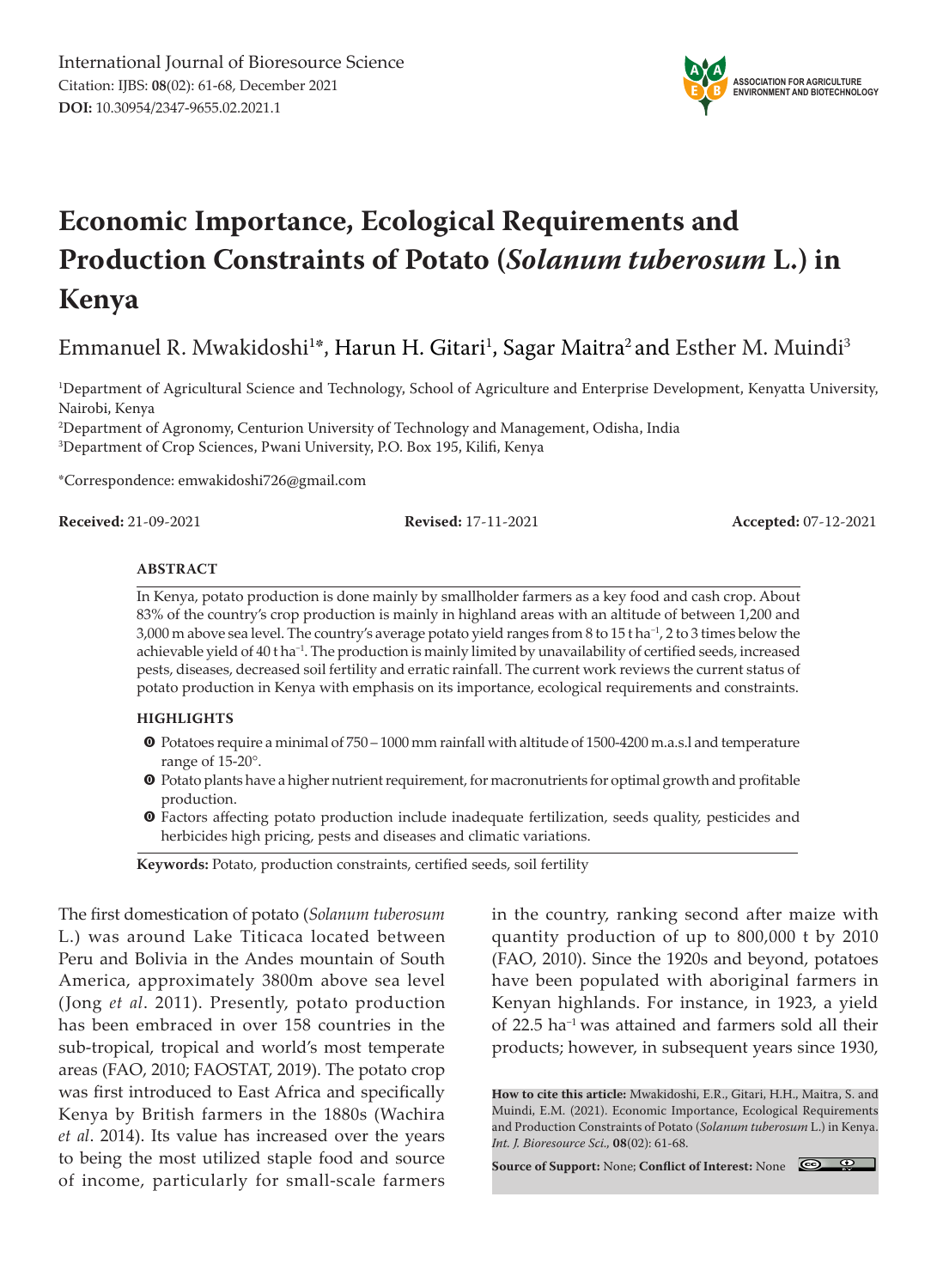

**ENVIRONMENT AND BIOTECHNOLOGY**

they've been grappling with economic drawbacks due to pests, diseases and universal despondency (Kaguongo *et al*. 2010).

Potato crops, same as others such as tomato and peppers, belong to the Solanaceae family. Majorly regarded as a perennial crop due to its vegetative breed for merchandising purposes. However, it's a yearly dicotyledonous crop when planted to get botanical seeds (Mosley *et al*. 2000). It has leaflets arranged on either side of the stem, typically in pairs opposite above-ground stem with below-ground storage tubers (Decoteau, 2005).

Potato contains a fibrous rooting system that is relatively shallow and which goes beneath ground up to 30 cm in depth (Gitari *et al*. 2018a, b). During early growth stages, the roots rapidly grow and by maximum mid-season development is achieved (Nyawade *et al*. 2019b; Gitari *et al*. 2020). Hence, root length, density and root mass reduce towards crop maturity (Anonymous, 2004; Nyawade *et al*. 2018). Potatoes can also stay in the field as tubers from one season to another as it is a specialized underground stem that has a possibility of growing above ground (Anonymous, 2013).

Tubers have all the features of regular stems such as rudimentary leaves, lenticels and dormant buds arranged to assume the spiral shape and mostly placed on the apical end of the tuber. The main stem is removed from flower clusters, containing white, red, blue, pink or purple flowers with yellow stamens (Thomas *et al*. 2006). Branching also occurs commonly at the crop base and any node, making it difficult to differentiate with little soil disturbance from stems arising from different nodes. In yield potentiality determination of potato, extend of auxiliary branching both sympodial and basal play a significant role in potato yields.

Potatoes are moderately tolerant to rime ice and their  $C_3$  crops have a dimmed radiance saturation point (Hausler *et al.* 2001). They've characteristically 5 different levels of growth which include; development of sprout, vegetative growth, formation of tubers, bulking and maturation of tubers, which has undefined growth design and produce adventitious rooting system (Dwelle and Love, 1993). Tubers are not only for potato seed propagation but are now majorly embraced as human food sources. Vegetative propagation

provides a similar growth pattern of the crop in contrast to sexual propagation, only possible by producing its true seed. However, there's very high variability making it unsuitable for use. In zones having challenges with pests and diseases, the sexual seed has been more adopted. (Mosley *et al.* 2000). Tubers are altered stems of about 70-75 percent water and 25-30% dry matter and contain nodes where growth starts and each growing stem forms sprouts which continue to grow after dormancy, which also dramatically varies with the type of cultivar. Sprouts continue to grow, which gives rise to the crop stems when planted and stolons from underground from which they give rise to new tubers (Burke, 2016; Mosley *et al.* 2000).

### **Potato production and distribution in Kenya**

Potato production in Kenya has contributed to the generation of income and employment among smallholder farmers in the country's highlands, thus serving a significant role in human nutritional management and food security in general (Gitari *et al*. 2018a; Muthoni *et al*. 2013). Desirability appraisal needs eco-friendly complementation for potato production with good fertile land considering prevailing economic and social circumstances (Nyawade *et al*. 2021). Possible large-scale production of potatoes is done under good climatological conditions receiving between 800-1200 mm of annual rainfall (MoALF, 2016). Altitudes of between 1400 and 3000 m above sea level are also required. Areas with these specifications are adequate for potato production and are predominantly in the Central, Coastal, Western, Upper Eastern, Nyanza and Rift Valley regions of Kenya (MoALF, 2016; Obare *et al*. 2010; Gildemacher *et al*. 2009). The major potato varieties widely grown in the country include Destiny, Asante, Dutch Robijn, Kenya Baraka, Shangi, Desiree and Tigoni (NPCK, 2017). Regardless of the variety, farmers are encouraged to use certified seeds to achieve optimal yield (Aktas *et al*. 2019; MoALF, 2016).

In Kenya, potato production is done in the highlands having high altitudes of 1500-2500, where there is a relative advantage over the other food crops such as maize (Nyawade *et al*. 2019a; Abong *et al*. 2010). Development of new potato varieties has been restarted again after successful trials were done,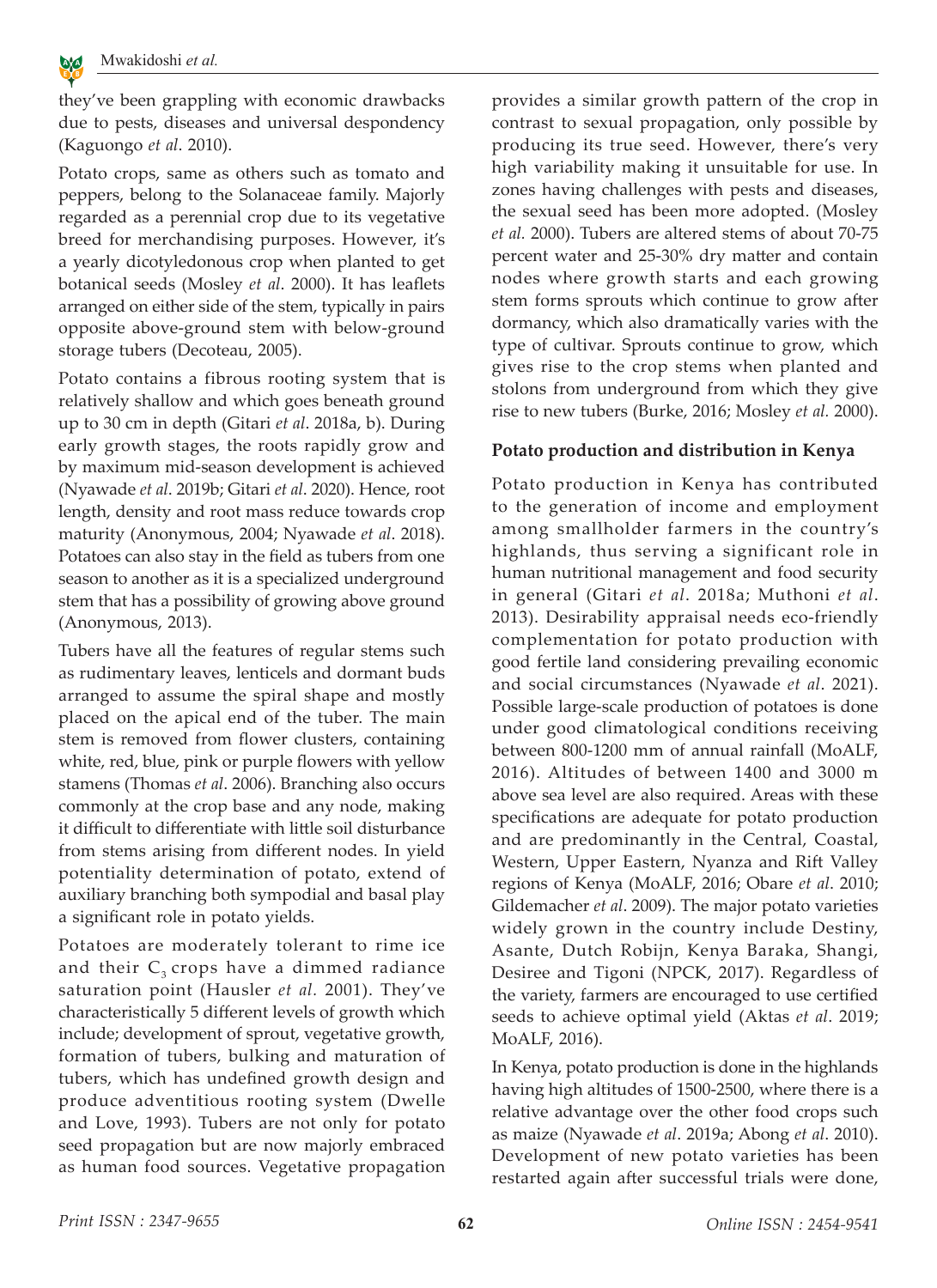which have paved the way for the new technology adoption and allowed the incorporation of superior clones developed by the International Potato Center (CIP) for tropical regions in Africa (Aktas *et al*. 2019). National potato program researchers conducted adaptive research which involved exposing clones tolerant to various potato viruses and blight to stress, from which the successful ones are certified for regular use in the country by Kenya Plant Health Inspection Services (KEPHIS) (GoK, 2010).

## **Economic importance of the crop**

Potatoes are primarily consumed across the globe as human food in different forms such as boiled, French fries flakes, chips, powder (Araújo *et al*. 2016; Pandey *et al*. 2009). Compared to other tuber crops produced in Kenya, potatoes have the highest nutrient with approximately 2.1% of fresh weight and are also highly rich in fiber content. Also, potato contains potassium and ascorbic acid in high quantities as per the human nutritional requirements (Aktas *et al*. 2019).

In similarity with cereals and comparison with other roots and tubers, potato contains very high nutrient content with low-fat content but rich in micronutrients. These vitamins are vital in providing adequate nutrition to families (Lutaladio and Castaldi, 2009). In the early years before the agricultural revolution, people chose to consume potatoes based on traits such as tuber color, shape, size and skin elegance in the market. However, due to the increasingly sharp rise in chronic degenerative diseases such as cancers, diabetes, asthma, cardiovascular disorders, tuberculosis, among many others, epidemiological studies stress the use of nutrient-rich potato and its critical role in diet (in mineral malnutrition) as part of lifestyle change on consumers (Andre *et al*. 2007). According to Suszkiw (2007), potato contains phytochemicals that help in neutralizing cancer cells and celldamaging molecules.

To actively utilize the nutritional value of potatoes and to break down its starch, it's not taken raw but cooked and its nutritive value is of great benefit to man since it also protects against not only numerous cardiovascular disorders and cancers but also in reduction of blood cholesterol levels (Astley, 2003). They also contain antioxidants whose importance

traverses by reducing heart diseases and eye cataracts (Brown and Brown, 2005).

**A** E Y B

To maintain the normal growth pattern of a healthy human being free from diseases, a total of not less than twenty-five minerals are required. According to White *et al*. (2009) and White and Brown (2010), these nutrients get to the food chain through plants, making potatoes rich in most such elements. Trace elements, which include iodine and selenium, are also found rich in potatoes except for calcium; hence, in this regard, each cultivar of potato has its characteristic appearance of tubers and nutrient composition (Karenlampi and White, 2009).

In the family of tubers and root crops, potatoes are key energy sources with high protein, approximately 2.1% on fresh weight and medium-size single tuber contains the adequate requirement of vitamin C, B, iron, K and Zn. However, their essential role as tuber vegetable is mostly not appreciated in the world's food system (FAO, 2014). According to FAO (2019), potato can be used as a food security crop, feed for animals, cash crop and other industrial needs and due to its nutritional nature and value, the United Nations named 2008 the International Year of the Potato, which was a celebration of world's most favorite staple food. Therefore, potato is regarded as the most suitable crop to curb food insecurity in developing countries such as Kenya.

# **Potato ecological requirements**

Potatoes grow well in excellent climatic conditions where a temperature range of 15-20° is good for optimal growth and yield (Nyawade *et al*. 2019b). Potatoes require ideally 750 – 1000 mm rainfall at a minimum; however, they can withstand drought though productivity is drastically reduced if it's within 6 weeks after planting and during root formation and development (Gitari *et al*. 2018a; Hijmans, 2003). According to FAO (2011), an altitude of (1500-4200) or lower is the most appropriate for potato crop production in tropical lands as long as it's within the cool season. For tuberization to effectively happen, it does best with the night temperature of 16°C and regular irrigation. The crop thrives in well-drained soils with an optimal pH of 4.8-5.8 and has a maximum tolerated salinity threshold of 1.7ds/m (Haverkort and Verhagen, 2008). Adequate farm preparation is essential in potato production, which should be done with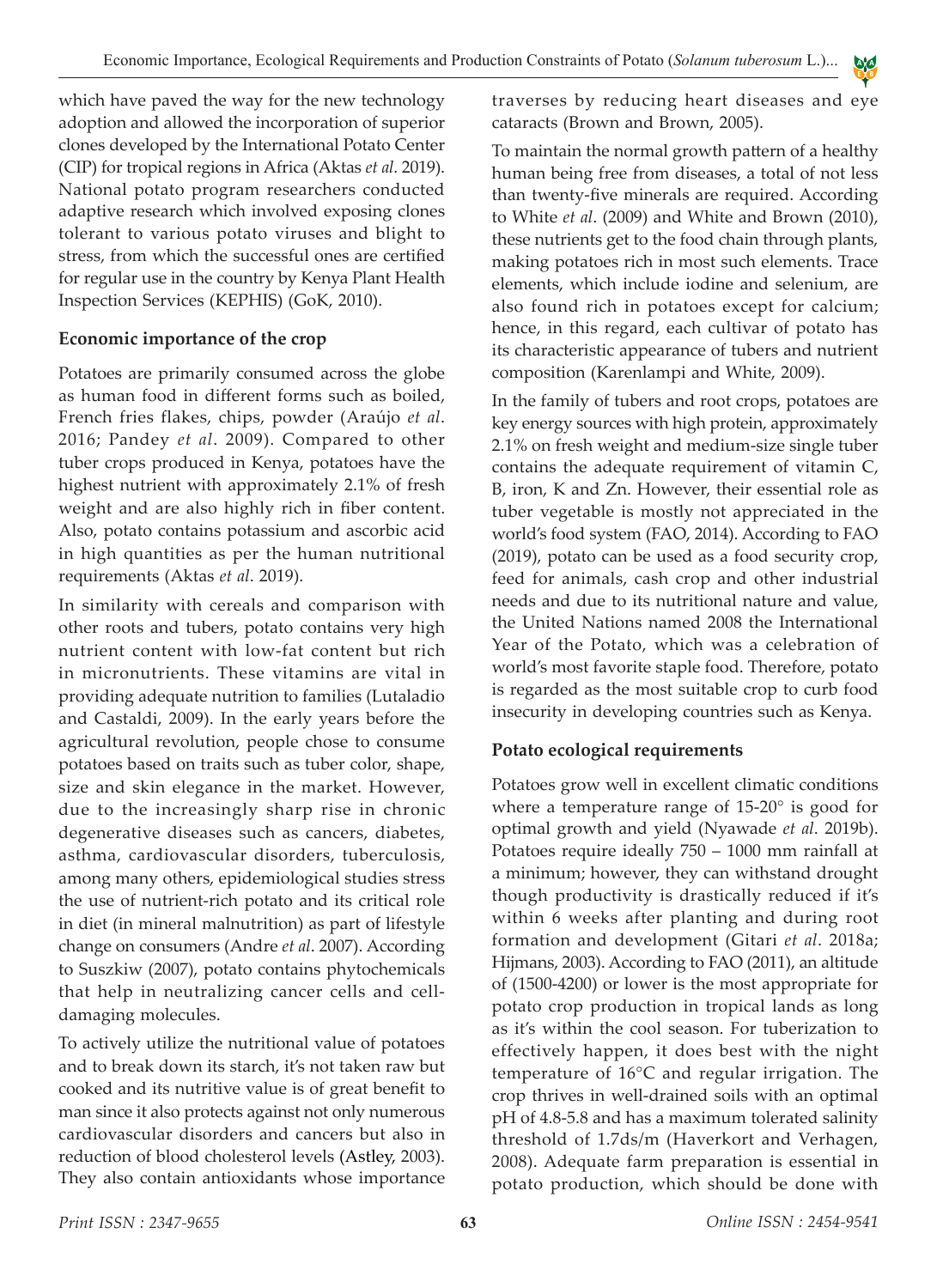

**ENVIRONMENT AND BIOTECHNOLOGY**

minimal disturbance of the soil ecosystem. Sandyloam and loam soils are highly fertile and mostly preferred for crop production (FAO, 2008).

To ensure good crop growth and productivity, agronomic practices such as weeding should be done immediately after the plant emerges on the ground and when crops are 20cm high. Shallow ridging should frequently be done to limit conversion of stolons to aerials and also prevent attack by insects, pests, bacterial, viral and protozoan infections and greening of tubers. Correct herbicide application (selective and non-selective) in low lethal dosage forms and crop rotation help in controlling weeds which is manually done in most developing countries.

Potato plants have a higher nutrient requirement, especially for macronutrients (Gitari *et al*. 2020; Nyawade *et al*. 2019a, c). For optimal growth and profitable production, they require the supply of adequate essential nutrients for quality and good growth performance (FAO, 2019). Nitrogen (N) is an essential macronutrient required in high quantities to achieve higher yields and vegetative growth (Gitari *et al*. 2018b). However, if applied in excess, it may cause excessive foliar growth in expense to tuber formation (Moore *et al*. 2011). Fayera (2017) confirmed that an increase in N application has led to increased tuber yield and yield components of potato. Phosphorus (P) is needed in large quantities, especially during the early growth to encourage rooting and tuber growth and in the late season during bulking (Burton, 2018; Gitari *et al*. 2019a). According to Trehan *et al*. (2009), potassium (K) requirement in potato production is more than 50% at tuber initiation and is essential for fundamental metabolic processes and disease prevention. Subsequently, its deficiency results in decreased yield production. Sulfur (S) is required for protein and helps to activate enzymes that regulate potato growth (Burke, 2016). Other micronutrients such as Soil organic matter (SOM), Calcium (Ca), Magnesium (Mg), among others, help in the growth and development of the crop.

#### **Factors affecting potato production**

Fertilizer, seeds quality, pesticides and herbicides price are amid the aspects affecting potato production. Pests, diseases and climatic variations are the major factors affecting the potato production industry (Stewart and Bradshaw, 2001; Andy *et al*. 2017; Mutegi *et al*. 2021; Nyawade *et al*. 2021). Several factors have been discussed here with relevance on how to improve productivity. According to Haverkort and Verhagen (2008), increased levels of carbon  $(IV)$  oxide  $(CO<sub>2</sub>)$  in the atmosphere have been seen to favor the production of potato plants and their crop yield productivity. This results in increased photosynthetic rates, thus improving crop growth and performance (Nasar *et al*. 2021; Seleiman *et al*. 2021). The authors further argue that higher concentration levels of  $CO$ <sub>2</sub> result in potatoes having less open stomata, which prevent loss of water through transpiration and hence allow adequate uptake amount of  $CO$ , for photosynthesis (Nyawade *et al*. 2021).

Potato tuber growth is highly affected by temperature fluctuations between 5-30° (Hijmans, 2003). According to Levy and Veilleux (2007 and Nyawade *et al*. (2019b, 2020), the impact of increased temperature on potato production may widely depend on the location of the plantation. However, temperatures above 30° will negatively impact potato production, especially by reducing tuber growth starch partitioning, increasing disease incidences such as brown spots and reducing tuber dormancy. Such factors adversely reduce growth performance, the yield of crops and the weight of tubers. At shallow temperatures, potatoes are susceptible to frost damage and this causes reduced growth and damage to tubers (Haverkort *et al*. 2012). According to IPCC (2007), it is predicted that there will be changes in water resource availability across

the globe. A decrease is predicted to occur in semiarid lands and adverse weather conditions such as flash flooding are expected to rise in areas even where rainfall is projected to decrease (Raza *et al*. 2021; Haverkort *et al*. 2012). The deficiency of soil moisture negatively impacts potato production due to their high sensitivity compared to cereal crops such as wheat; therefore, frequent irrigation is required to aid in tuber growth and development (FAO, 2012).

Colorado potato beetle and potato tuber moth are pests that spread in too cold areas to survive (Haverkort *et al*. 2012). Aphids also act as vectors of many potato viruses and are suited in hightemperature locations (Pandey, 2012). Pathogens such as dickeya cause potato blackberg disease.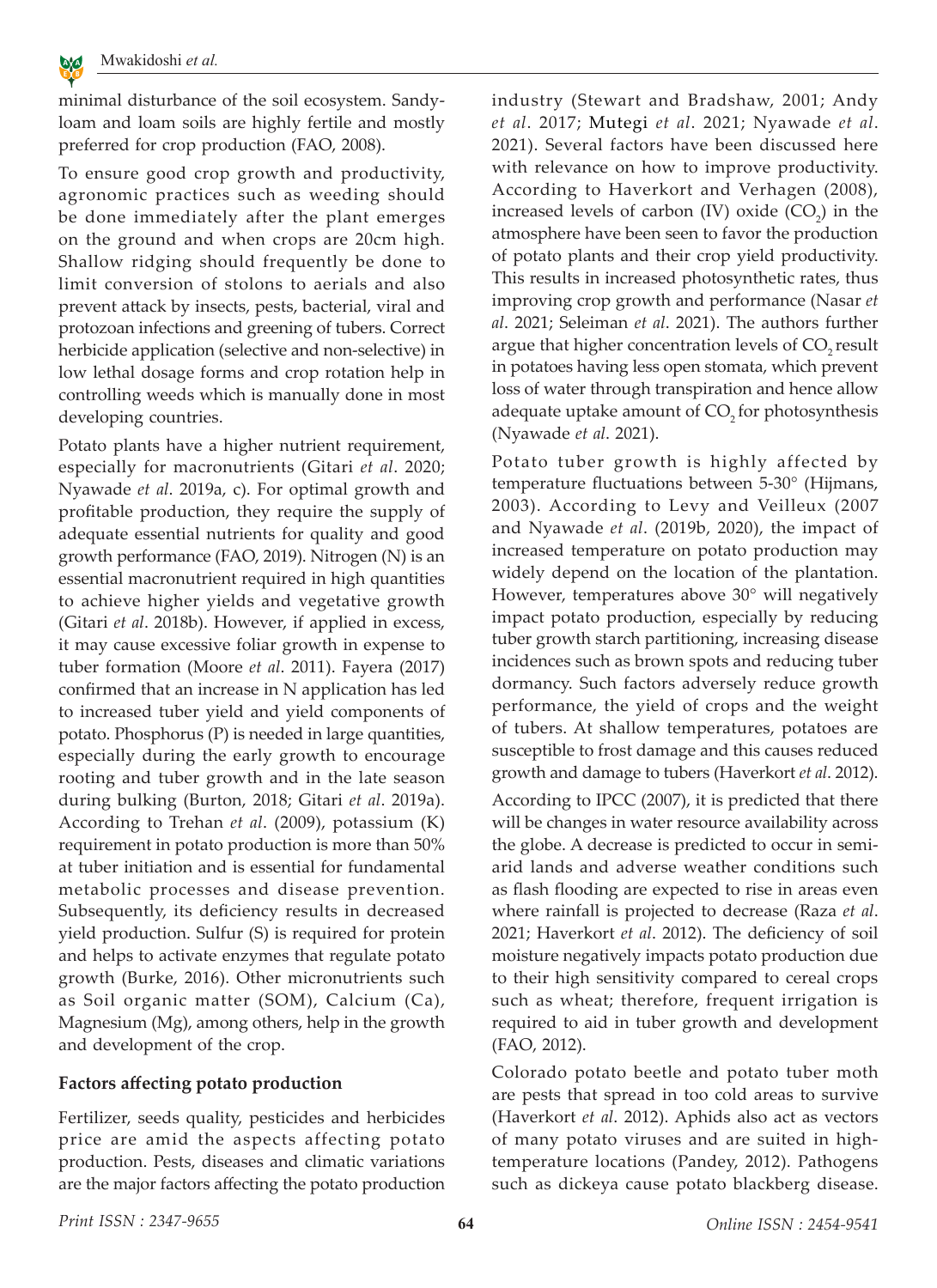These grow and reproduce faster at higher temperatures, causing economic losses to the farmer (Czajkowski, 2012). Bacterial infections such as *Ralstonia solanacearum* cause infections at high temperatures and spread quickly during flush flooding (Haverkort *et al*. 2012; Brown and Brown, 2005). Potato late blight (*Phytophthora infestans*) is also a threat at high temperatures and wetter conditions (Forbes, 2011; Andy *et al*. 2017).

Nutrient leaching, poor cropping system, increased rate of eroded soil and inflated prices of chemical fertilizer have been related to the low yields (Maitra *et al*. 2020; Cheptoek *et al*. 2021; Faridvand *et al*. 2021). The application rate of fertilizer in Kenya has always been below the recommended application rates, which directly results in less supply of essential nutrients required to meet the minimal crop growth performance and yield productivity (Koch *et al*. 2021; Mugo *et al*. 2021; Ochieng *et al*. 2020; Muthoni and Nyamongo, 2009; Nduwimana *et al*. 2020; Kaguongo *et al*. 2008). It was, however, noted by Muthoni (2016) and Nyawade *et al*. (2021) in their studies that small-scale farmers in Kenya are prone to applying Di-ammonium phosphate (DAP) fertilizer during the planting period and rarely do top-dress with N fertilizer (Mugo *et al*. 2020) hence, are common tradition related to low soil pH. An increase in soil acidity has resulted in the loss of nutrients and toxic accumulation of aluminum and manganese toxicities and reduction in potassium, calcium, phosphorus and magnesium quantities in the soil (Fageria, 1998; IPNI, 2010). However, Westermann (2005) noted that the problem doesn't prevail in the whole field but occurs mostly in smaller portions of land, which contain high sand compared to organic matter (OM).

Prolonged crop production on unfertile soils is associated with loss of both macronutrients such as P, N and K (Mugo *et al*. 2020) and micronutrients such as Ca<sup>2+</sup>, Zn<sup>2+</sup> and Mg<sup>2+</sup> (Michelle *et al.* 2021; Otieno *et al*. 2021), which has resulted in diminished nutrient supply. Potatoes require high quantities of potassium than usual, however, their levels have been depreciating over time due to land overutilization with no nutrient nourishment (Wekesa, 2014; Kihara**,** 2017). For optimum potato production, recommended nutrients need to be added to the soil in the right quantities and the proper methods of application in designated seasons of application (Rosen and Bierman, 2008). Potatoes are large consumers of primary nutrients (NPK). For example, for a farmer to produce a maximum yield of  $48$  t ha<sup>-1</sup>, potato tubers use  $24\text{kg}$ P, 47.6kg N, 103.8kg K and 5kg S (Mugo *et al*. 2020); as the stem takes 82kg P, 31.8 kg N, 47.6kg K and 3.2kg S (Burton, 2018). It is also worth noting that the largest nutrient requirement for potatoes occurs between 6 and 10 weeks after emergence Kolbe and Stephan-Beckmann (1997). However, the optimum amount of nutrients required for potato production in achieving the required maximum yield is only through fertilizer application, which has proved to economically disadvantage small scale farmers (Gitari *et al*. 2018a; Obare *et al*. 2010).

**A** E Y B

Tuber quality in potato production can only be established in the field. However, some of the abiotic factors such as season variability, tuber maturity and cultivar have a significant effect on the final quality (Alamar *et al*. 2017). The synergistic application of chemical and organic fertilizers is recommended (Nesbit and Adl, 2014). Appropriate farming practices include applying recommended rates of fertilizer to improve the tuber growth and market value (Gitari *et al*. 2019b; Tan *et al*. 2016; Maitra and Gitari 2020). Desiccation of vines affects the quality of tubers as it triggers stolon production and causes maturity of tuber periderm, which significantly controls tuber production. To overcome the impact and prevent compromise on the tuber quality (Alamar *et al*. 2017), a multifactorial approach is required to manage these variables (De Meulenaer *et al*. 2007). To control sprouting, cold storage is required depending on farmer's choice to the market, freshly produced tubers ready for market can be stored at a temperature of 7° or below and those to be processed for value addition can be stored to a bit higher temperatures of 8-13° to maintain their quality (Alamar *et al*. 2017).

# **CONCLUSION AND RECOMMENDATIONS**

This review has indicated that the unavailability of certified seeds, increased pests and diseases, decreased soil fertility and erratic rainfall is the principal factors hindering potato productivity in Kenya. Suboptimal application of essential soil nutrients and their availability due to high cost are key factors contributing to low yields. The high cost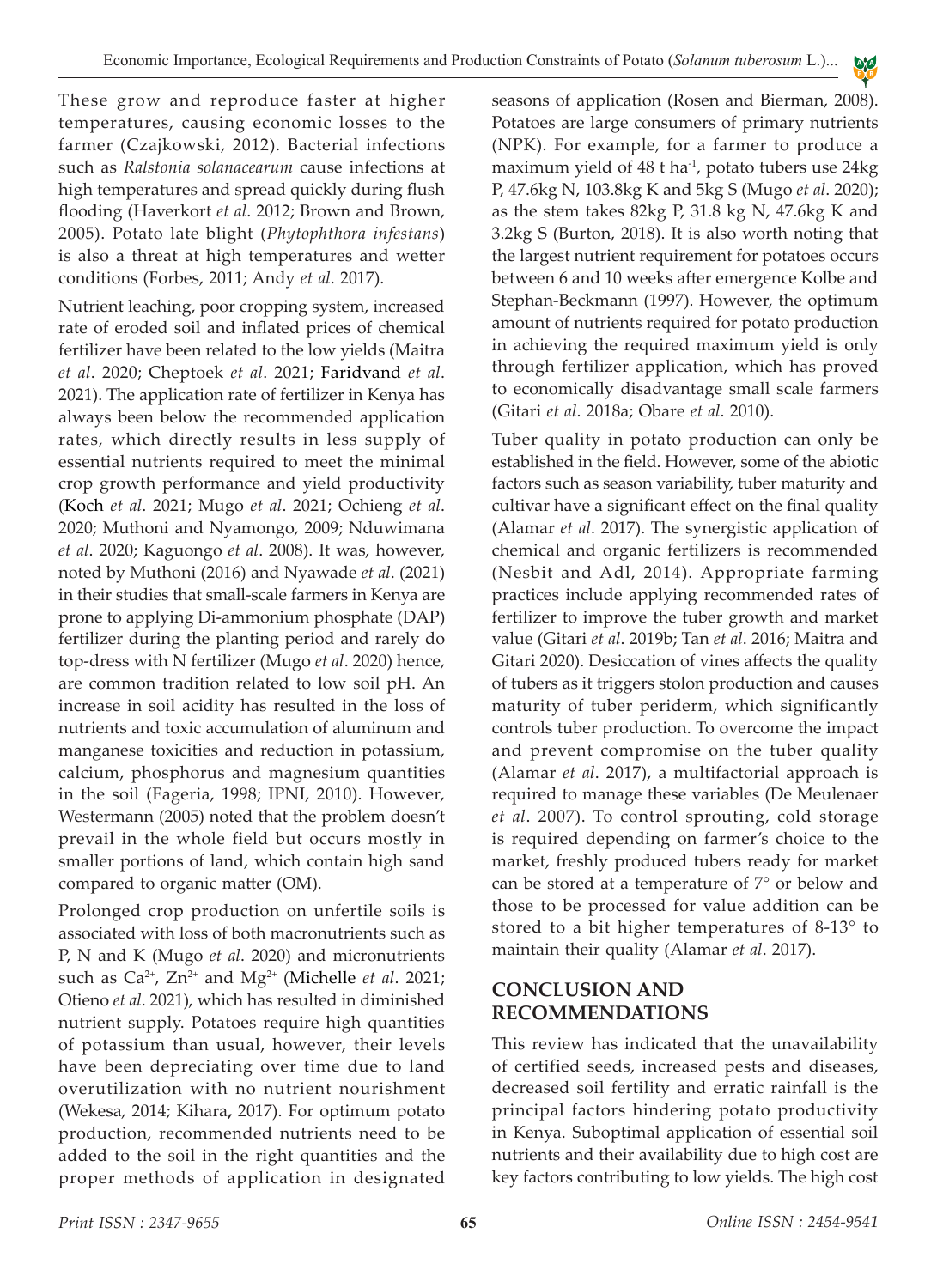

**ENVIRONMENT AND BIOTECHNOLOGY**

of accessing certified seed potatoes has resulted in the replanting of already harvested seed potatoes or those purchased from either the local open-air markets or other farmers, resulting in low crop productivity. Therefore, there is a dire need for capacity building of farmers on the production, access and importance of using certified seed potatoes and its proper agronomic practices to bridge the existing yield gap.

#### **REFERENCES**

- 1. Abong, G., Okoth, M., Imungi, J. and Kabira, J. 2010. Evaluation of selected Kenyan potato cultivars for processing into potato crisps. *Agric. Biol. J. North America*, **1**: 886–893.
- 2. Aktas, E., Topaloglu, Z., Irani, Z., Sharif, A. and Huda, S. 2019. Food provision to food security: How can we reduce waste on the supply side? *Qatar Foundation Annual Research Conference Proceedings*): pp. 23–42.
- 3. Alamar, M.C., Tosetti, R., Landahl, S., Bermejo, A. and Terry, L.A. 2017. Assuring potato tuber quality during storage: A future perspective. *Front Plant Sci.*, **8**.
- 4. Andre, I., Bradley, P., Wang, C. and Baker, D. 2007. Prediction of the structure of symmetrical protein assemblies. *Proc. Natl. Acad. Sci.*, **104**: 17656–17661.
- 5. Andy, R., Secor, G., Gudmestad, N. 2017. Late Blight in Potato. NDSU/University of Minnesota.
- 6. Anonymous. 2004. Directory of released crop varieties and their recommended cultural practices. Ethiopian Agricultural Research Organization, Addis Ababa, Ethiopia.
- 7. Anonymous. 2013. Potato's production guide. Agriculture, Forester and Fisheries, Republic of South Africa.
- 8. Araújo, T.H., Pádua, J.G., Spoto, M.H., Ortiz, V.D., Margossian, P.L., Dias, C.T. and Melo, P.C. 2016. Productivity and quality of potato cultivars for processing as shoestrings and chips. *Hortic. Bras.*, **34**: 554–560.
- 9. Astley, S.B. 2003. Dietary antioxidants—past, present and future? *Trend Food Sci. Technol.*, **14**: 93–98.
- 10. Brown, R.I. and Brown, I. 2005. *The application of quality of life,* **49**: 718–727.
- 11. Cheptoek, R.P., Gitari, H.I., Mochoge, B., Kisaka, O.M., Otieno, E., Maitra, S., Nasar, J. and Seleiman, M.F. 2021. Maize productivity, economic returns and phosphorus use efficiency as influenced by lime, Minjingu Rock Phosphate and NPK inorganic fertilizer. *Int. J. Biores. Sci.,* **8**: 47–60.
- 12. Czajkowski, R. 2012. Why is *Dickeya* spp. (syn. *Erwinia chrysanthemi*) taking over? The ecology of a blackleg pathogen.
- 13. De Meulenaer, B., De Wilde, T., Mestdagh, F., Govaert, Y., Ooghe, W., Fraselle, S. and Verhé, R. 2007. Comparison of potato varieties between seasons and their potential for acrylamide formation. *J. Sci. Food Agric.*, **88**: 313–318.
- 14. Decoteau, R. 2005. Principles of plant science. Educational factors and technology in growing plants. Pearson education; Inc. New Jersey. **412**.
- 15. Dwelle, R. and Love, S. 1993. Potato growth hand development. Assessed on December 14, 2020, from http:// www.cals.uidaho.edu.potato.
- 16. Fageria, N.K. and Zimmermann, F.J.P. 1998. Influence of pH on growth and nutrient uptake by crop species in an Oxisol. *Comm. Soil Sci. Plant Anal.*, **29**: 2675–2682.
- 17. FAO-Food and Agriculture Organization of the United Nations. 2008. AGP – International Year of the Potato. Available at: http://www.fao.org/agriculture/crops/ core-themes/theme/hort-indust-crops/international-yearof-the-potato/en/.
- 18. FAO-Food and Agriculture Organization of the United Nations. 2019. The state of Food Security and Nutrition in the World 2019. Safeguarding against economic slowdowns and downturns. Rome, FAO.
- 19. FAO-Food and Agriculture Organization of United Nation. 2012. Crop Water Information: "Potato" Water Development and Management Unit.7 November 2012.
- 20. FAO-Food and Agriculture Organization. 2014. Food and Agricultural Organization of the United Nations. /The potato sector Potato pro.com/ http://www.potatopro.com/ ethiopia/ potato-statistic.
- 21. FAOSTAT- Food and Agriculture Organization, Statistics Division of the United Nations. 2019. Potato production in 2018; Region/World/Production Quantity/Crops from pick lists".
- 22. Faridvand, S., Rezaei-Chiyaneh, E., Battaglia, M., Gitari, H., Raza, M.A. and Siddique, K.H.M. 2021. Application of bio and chemical fertilizers improves yield and essential oil quantity and quality of Moldavian balm (*Dracocephalum moldavica* L.) intercropped with mung bean (*Vigna radiata* L.). *Food Energ. Secur.*, DOI: 10.1002/fes3.319.
- 23. Fayera, W.N. 2017. Yield and yield components of potato (*Solanum tuberosum* L.) as influenced by planting density and rate of nitrogen application at Holeta, West Oromia Region of Ethiopia. *African J. Agric. Res*., **12**: 2242–2254.
- 24. Forbes, G.A. 2011 Implications for a warmer, wetter world on the late blight pathogen: How CIP efforts can reduce the risk for low-input potato farmers CIP.
- 25. Gildemacher, P.R., Demo, P., Barker, I., Kaguongo, W., Woldegiorgis, G., Wagoire, W.W. and Struik, P.C. 2009. A Description of Seed Potato Systems in Kenya, Uganda and Ethiopia. *Am. J. Potato Res.*, **86**: 373–382.
- 26. Gitari, H.I., Gachene, C.K.K., Karanja, N.N., Kamau, S., Nyawade, S., Sharma, K., Schulte- and Geldermann, E. 2018a. Optimizing yield and economic returns of rain-fed potato (*Solanum tuberosum* L.) through water conservation under potato-legume intercropping systems. *Agric. Water Manag.*, **208**: 59–66.
- 27. Gitari, H.I., Karanja, N.N., Gachene, C.K.K., Kamau, S., Sharma, K. and Schulte-Geldermann, E. 2018b. Nitrogen and phosphorous uptake by potato (*Solanum tuberosum*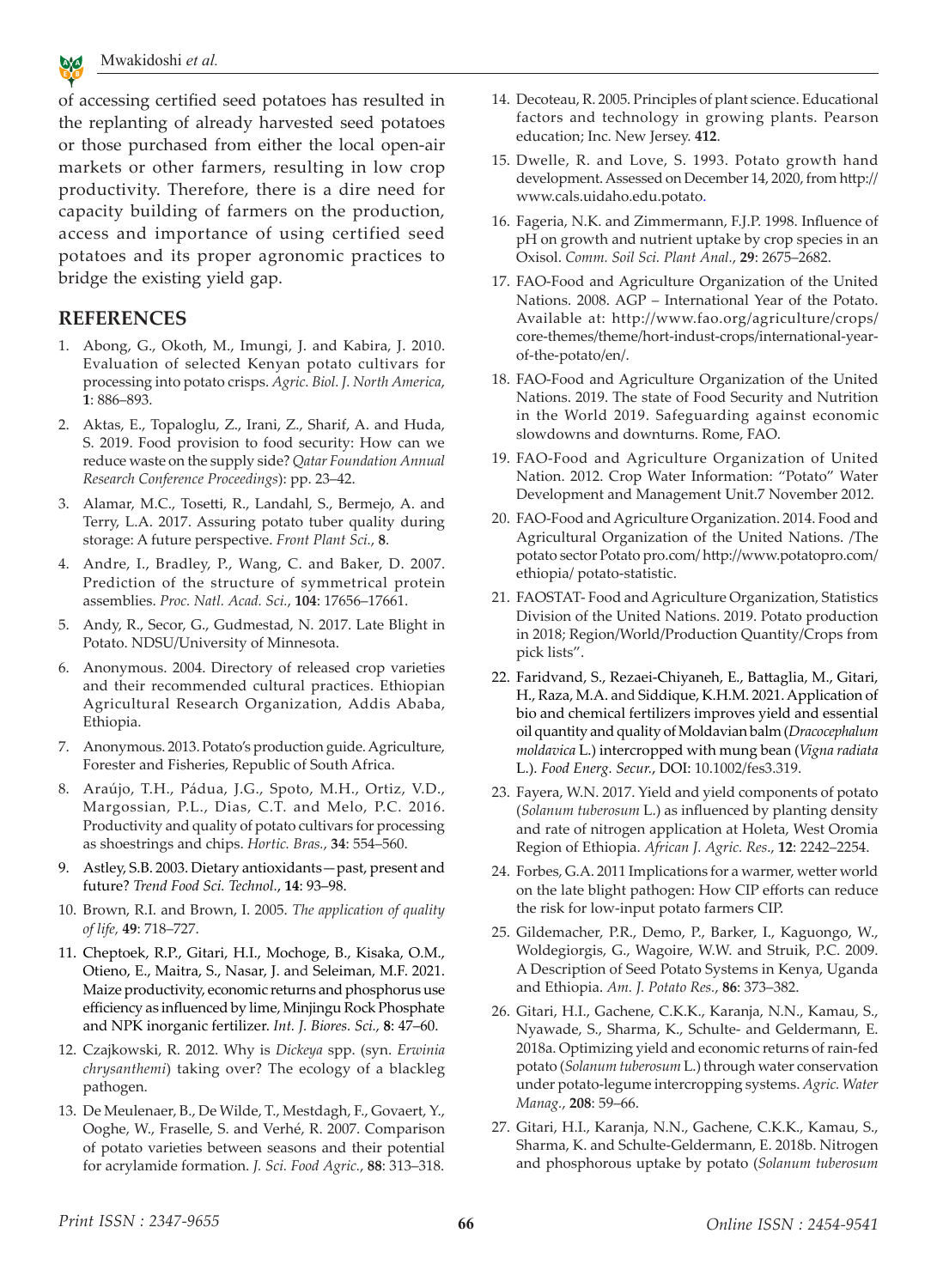L.) and their use efficiency under potato-legume intercropping systems. *Field Crop Res.,* **222**: 78–84.

- 28. Gitari, H.I., Nyawade, S.O., Kamau, S., Gachene, C.K.K., Karanja, N.N. and Schulte-Geldermann, E. 2019b. Increasing potato equivalent yield increases returns to investment under potato-legume intercropping systems. *Open Agric.,* **4**: 623–629.
- 29. Gitari, H.I., Shadrack, N., Kamau, S., Gachene, C.K.K., Karanja, N.N. and Schulte-Geldermann, E. 2020. Agronomic assessment of phosphorus efficacy for potato (*Solanum tuberosum* L) under legume intercrops. *J. Plant Nutr*., **43**: 864–878.
- 30. GoK-Government of Kenya. 2010. Strategy for developing potato Industry in Kenya. Ministry of Agriculture.
- 31. Hausler, R., Hirsch, H., Kreuzaler, F. and Peterhan, C. 2001. Over expression of C4-cycle enzymes in transgenic C3 plants. *J. Exp. Bot*., **53**: 369. 170–197.
- 32. Haverkort, A.J., van Koesveld, M.J., Schepers, H.T. A.M., Wijnands, J.H.M., Wustman, R. and Zhang, X. 2012. Potato prospects for Ethiopia: On the road to value addition. Lelystad, PPO-AGV.
- 33. Haverkort, A.J., Verhagen, A. 2008. Climate change and its repercussions for the Potato Supply Chain. *Potato Res*. **51**: 223–237.
- 34. Hijmans, R. J. 2003. The effect of climate change on global potato production. *Am. J. Potato Res*., **80**: 271–280.
- 35. IPCC- Intergovernmental Panel on Climate Change. 2007. Climate Change 2007: Synthesis Report. Contribution of Working Groups I, II and III to the Fourth Assessment Report of the Intergovernmental Panel on Climate Change [Core Writing Team, Pachauri, R.K and Reisinger, A.]. IPCC, Geneva, Switzerland.Crop Water Information: Potato (2012). FAO Water Development and Management Unit.7 November 2012, pp. 104.
- 36. IPNI-International Plant Nutrition Institute. 2010. Soil pH and the availability of plant nutrients. Fall 2, 3535.
- 37. Jong, H.D., Jong, W.D. and Sieczka, J.B. 2011. The complete book of potatoes is what every grower and gardener needs to know, 259.
- 38. Kaguongo, W., Ng'ang'a, N., Muthoka, N., Muthami, F. and Maingi G. 2010. Seed Potato Subsector Master Plan for Kenya (2009–2014). Seed potato study sponsored by GTZ-PSDA, USAID, CIP and Government of Kenya, Ministry of Agriculture.
- 39. Kaguongo, W.P., Gildemacher, P., Demo, P., Wagoire, W., Kinyae, P., Andrade, J., Forbes, G., Fuglie, K. and Thiele, G. 2008. Farmer practices and adoption of improved potato varieties in Kenya and Uganda. Social Sciences. International Potato Center (CIP), Lima, pp. 15–16.
- 40. Kärenlampi, S.O. and White, P. J. 2009. Potato Proteins, Lipids and Minerals. *Adv. Potato Chem. Technol.*, pp. 99–125.
- 41. Kihara, J., Sileshi, G.W., Nziguheba, G., Kinyua, M., Zingore, S. and Sommer, R. 2017. The application of secondary nutrients and micronutrients increases crop yields in sub-Saharan Africa. *Agron. Sustain. Dev.*, **37**.

42. Koch, M., Naumann, M., Pawelzik, E., Gransee, A., Thiel. H. 2020. The importance of nutrient management for potato production, Part I: Plant nutrition and yield. *Potato Res.,* **63**: 97–119.

**A** E Y B

- 43. Kolbe, H. and Stephan-Beckmann, S. 1997. Development, growth and chemical composition of the potato crop (*Solanum tuberosum* L.). I. leaf and stem. *Potato Res*., **40**: 111–129.
- 44. Levy, D. and Veilleux, R.E. 2007. Adaptation of potato to high temperatures and salinity-a review. *Am. J. Potato Res.*, **84**: 487–506.
- 45. Lutaladio, N.B. and Castaldi L. 2009. Potato: The hidden treasure. *Food Compost Anal. J.*, **22**: 491–493.
- 46. Maitra, S. and Gitari, H. 2020. Scope for adoption of intercropping system in Organic Agriculture. *Indian J. Nat. Sci*., **11**(63): 28624–28631.
- 47. Maitra, S., Hossain, A., Brestic, M., Skalicky, M., Ondrisik, P., Gitari, H., Brahmachari, K., Shankar, T., Bhadra, P., Palai, J.B., Jena, J., Bhattacharya, U., Duvvada, S.K., Lalichetti, S. and Sairam, M. 2020. Intercropping system – A low input agricultural strategy for food and environmental security. *Agron*., **11**: 343.
- 48. Michelle, A.O., Gitari, H.I., Danga, B., Raza, M.A., Kisaka, O.M., Elbeltagi, A., Singh, R.J., Soratto, R.P. 2021. Application of GIS in land evaluation and development of Suitability Map for capsicum production in Nairobi Peri-Urban Counties. *J. Remote Sens GIS.,* **10**: 290.
- 49. MoALF–Ministry of Agriculture Livestock and Fisheries. 2016. The Kenya national potato strategy 2016–2020.
- 50. Moore, A., Olsen, N., Frazier, M. and Carey, A. 2011. Organic potato production: Nitrogen Management and Variety Trials. Presented at the Idaho Potato Conference on January 20, 2011.
- 51. Mosley, A., Vales, I. and McMorran, Y.J.S. 2000. Principles of potato Production. http://oregonstate.edu/potatoes/ CSS322WebNotes.Html.
- 52. Mugo, J. N., Karanja, N.N., Gachene, C.K, Dittert, K, Gitari, H.I and Schulte-Geldermann, E. 2021. Response of potato crop to selected nutrients in Central and Eastern highlands of Kenya. *Cogent. Food Agric.,* **7**: 1898762.
- 53. Mugo, J.N., Karanja, N.N., Gachene, C.K., Dittert, K., Nyawade, S.O. and Schulte-Geldermann, E. 2020. Assessment of soil fertility and potato crop nutrient status in central and eastern highlands of Kenya. *Sci. Rep.*, **10**.
- 54. Mutegi, J., Muthamia, J., Kathuku-Gitonga, A., Mukami, C., Mutuma, E., Esilaba, A. and Gikonyo, E. 2021. Potato production in Kenya: A guide to good agronomic and plant nutrition practices. African Plant Nutrition Institute (APNI), Nairobi, Kenya.
- 55. Muthoni, J. 2016. Soil fertility situation in potato producing Kenyan Highlands Case of KALRO-Tigoni. *Int. J. Hortic*., DOI: 10.5376/ijh.2016.06.0025.
- 56. Muthoni, J. and Nyamongo, D.O. 2009. A review of constraints to ware Irish potatoes production in Kenya. *Forest*, **1**: 98–102.